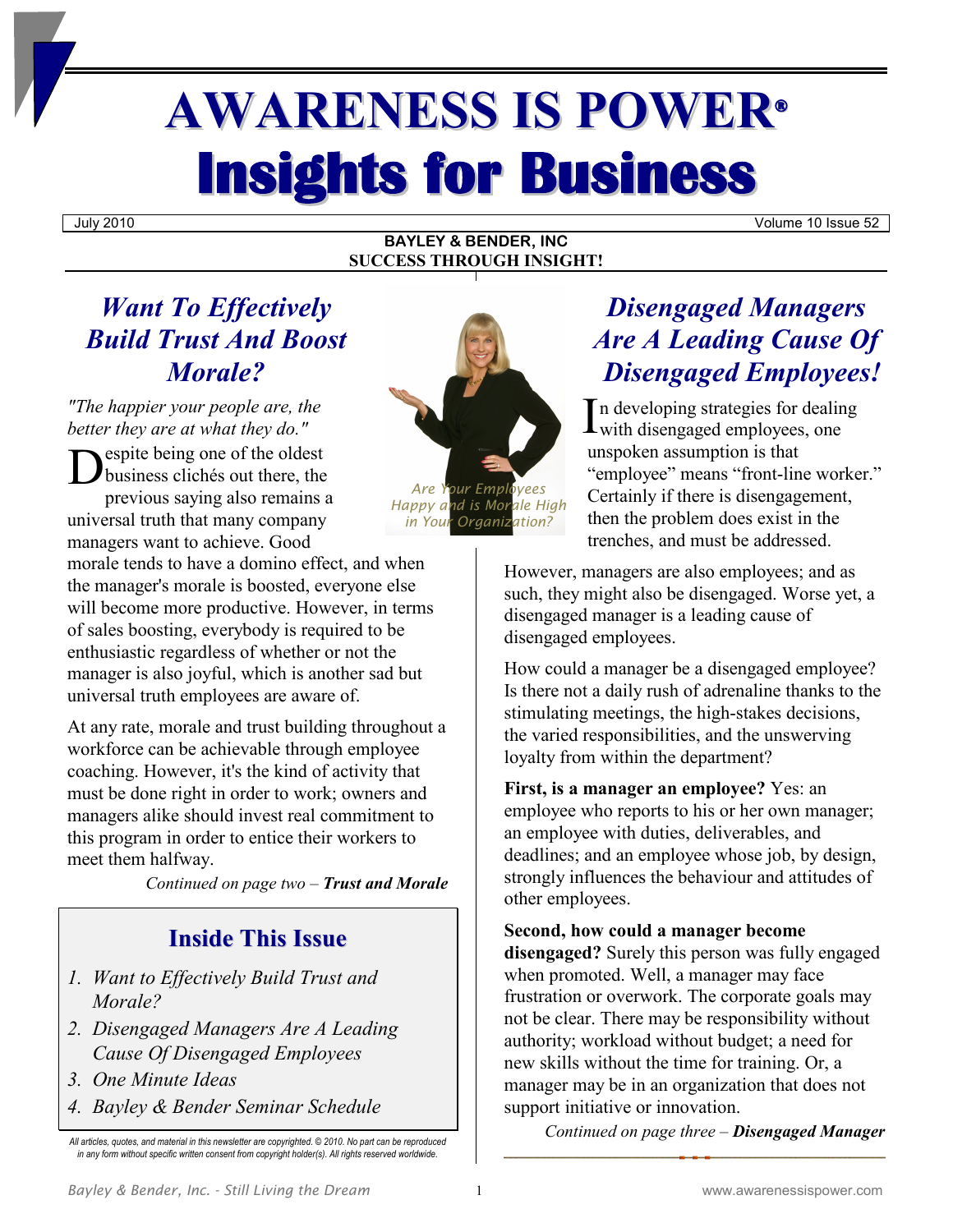#### *Continued from page one – Trust and Morale*

As a side note, the results of morale boosting can serve as morale boosters themselves to business executives and supervisors too, so the importance of keeping your employees happy should not be underestimated.

#### **Morale and Trust Building Dos and Don'ts**

The wisdom of consciously stimulating morale can

easily be seen by the way profits flood whenever your employees feel satisfied and invigorated by their work. Good morale is easy to achieve when everyone is doing all right and everything is going well with your work at large. However, once your employees start making mistakes, your concern for their wellbeing immediately drops to keep the company's bottom line in order. Even though people do make mistakes, these

taxing incidents can start a chain reaction of negativity that could impact worker morale as well as your positive cash flow.

During trying times like expensive mistakes and employee carelessness, it's understandable for the manager – whose whole job relies on adherence to corporate procedure and sales volume ‒ to berate his errant employees, yell out his demands for better performance, and slam his fist on his desk for good measure. Then again, this impulse will probably just worsen the situation and give your employees the impression that you are not the perfect boss to work with, and they're better off going to greener and better pastures. You don't want to fix a mistake with a mistake; we're not asking you to coddle incompetence either, but there's a better way to address gaffes without turning your working environment into a hostile one.

#### **Assessing the Importance of Effective Morale and Trust Building**

If you really want your employees to build their trust in you as a boss or maintain a high morale, then anger isn't the solution. Outbursts can and will happen, but abusiveness and a workplace run by fear will just result in lower productivity and fewer people willing to work in your company in the long run.

Words that are said tend to have a life of their own, such that it could totally destroy the selfesteem of your workers. Don't make employees feel like working is a chore for them; competent and effective managers know how to inspire people to work for them without the need for intimidation or threats. Yes, workers do tend to try extra hard in response to the fear you've instilled

> in them by blowing up and berating them for their incompetence, but they'll only do so until the proverbial storm passes. This is a short term solution that will have a long term negative effect.

#### **Profiles are an effective way to boost morale and build trust.**

Using profiles and assessment to identify the behaviors and motivators of your employees will give you incredible insights and a clear direction to help you

provide the ideal situation. These profiles will help you enhance communication, discover strengths and areas for improvement, build better teams, and help you understand what each person is motivated by. Once you have this assessment for each employee you can seek to provide the environment where motivation occurs… and thereby boosting morale and building a trusting workforce.

Sometimes it seems almost impossible to sustain that sort of motivation on people, especially when they have the option to leave. Granted, in today's economy, employees tend to be more loyal, but this is forced loyalty that hampers the true, quality potential of your workforce. You definitely don't want resentful workers working for you. Your employees are the lifeblood of your company, so diplomacy, tact, prudence, and the careful weighing of your words is a must in order to bolster performance and correct mistakes. By being fair but firm, you'll be able to build the trust and boost the morale of your entire workforce. Utilizing the proper profile and assessments will go a long way in shortening the learning curve and helping you build a highly productive workforce.

~ Written for us by our associate Gary Sorrell, Sorrell [Associates, LLC.](http://newsletterville.com/) Copyright protected worldwide. All rights reserved.

*Continued on next column ‒*



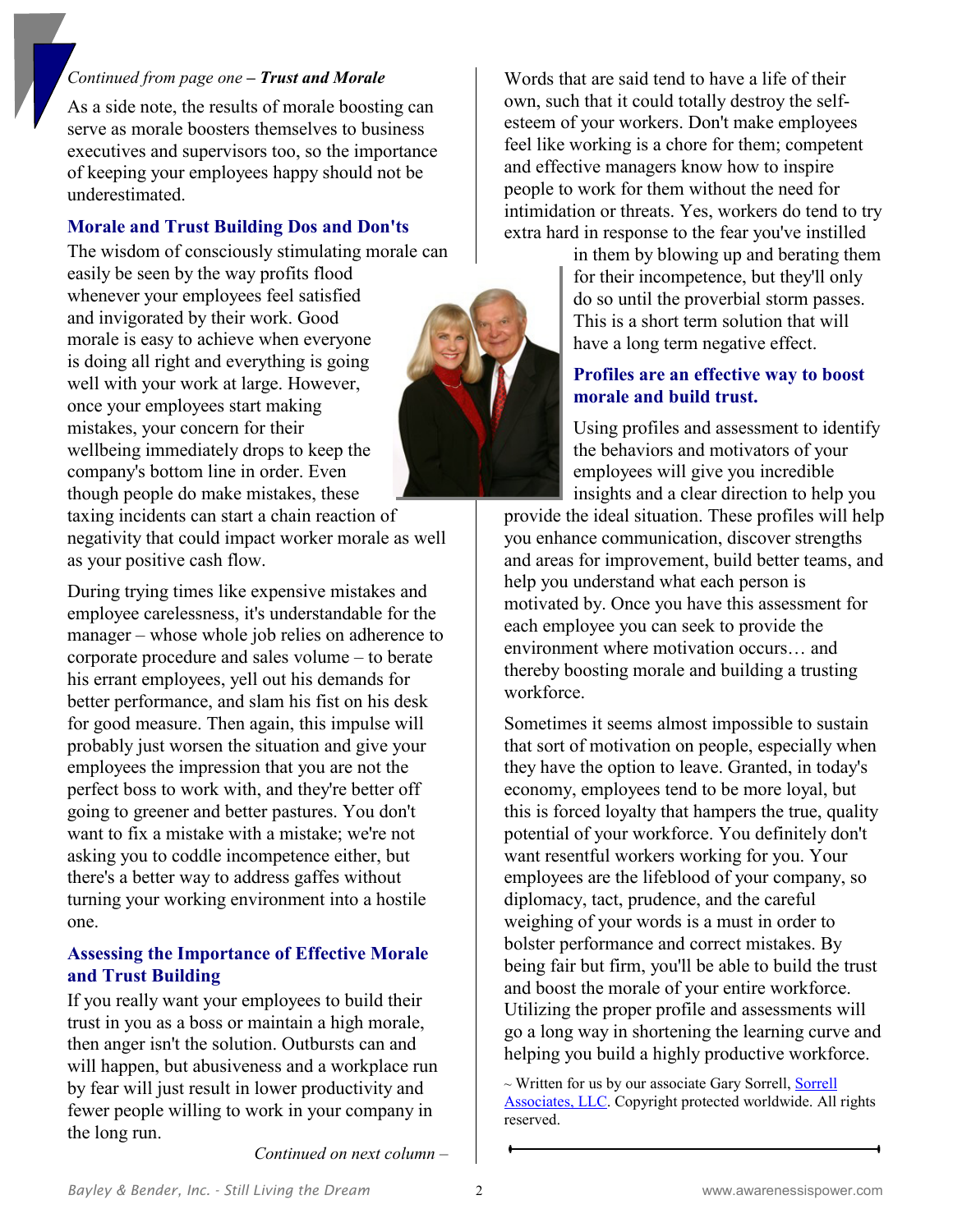#### *Continued from page one – Disengaged Managers*

All of these are well-recognized causes of employee disengagement. Nor is the manager a super-human. Yes, a manager may become disengaged.

#### **Can a manager be responsible for causing employee disengagement?**

Consider some of the que**s**tions in an Organizational Development survey: *"Does my organization celebrate accomplishments? Does my manager make people feel safe in speaking up, in dissenting, or in making suggestions? Do people in my department feel* 



*appreciated? Do I have or expect to receive the training I need to do my job?*" From the front-line employee's viewpoint, who is responsible here? The department manager is responsible.

Also, the manager is an employee who assigns priorities and allocates resources. The manager is in a position to energize the department, or to frustrate every person on staff. A disengaged manager lacks the energy and enthusiasm to train, motivate or develop their staff; to seek out new challenges, or to determine which employees can effectively be mentored to make the best of new opportunities. A disengaged manager cannot take the time to understand the strengths and weaknesses of each staff member, or to coach their development. Most of the remedies for disengagement among front-line employees require action by their managers – actions which are beyond the capabilities of a disengaged manager.

#### **At the executive level, several remedial actions are indicated.**

**First** – Determine your organization's current situation. Determine to what degree is employee disengagement a problem. Do managers share the malaise?

**Second** – Plan a specific course of action. Does the organization have clear goals, which are clearly communicated? Are there clear accountabilities and responsibilities, with the empowerment that these require? Are "development" and "training" given more than lip service?

**Third** – Implement these measures, and make them real for your management staff. Then they can make it real in their departments.

~ Written for us by our associate Gary Sorrell, [Sorrell Associates, LLC.](http://newsletterville.com/) Copyright protected worldwide. All rights reserved.

*"You can't operate a company by fear, because the way to eliminate fear is to avoid criticism. And the way to avoid criticism is to do nothing."*  $\sim$  Steve Ross

*"Wise are those who learn that the bottom line doesn't always have to be their top priority."*  $\sim$  William Arthur Ward



#### **Gulf of Mexico Oil Spill**

[GreaterGood.org](http://www.greatergood.org/) is partnering with with [The Animal Rescue Site](https://shop.thehungersite.com/store/item.do?itemId=42416&siteId=220&origin=GGO_ADGROUP_FEATURED_GulfOilSpill_42416) to provide donations to support saving the lives of countless animals impacted by the toxic oil resulting from the Deepwater Horizon oil rig explosion. **You** can help by donating today!

Oil washing ashore is endangering vital habitat for hundreds of species and the damage caused by oil spills can go on for decades. Oil coats sea birds, limiting their ability to fly, float, and regulate body temperature. It devastates marine animals, damaging respiratory and reproductive systems, injuring eyes, and causing organ and tissue damage when ingested.



100% of donations go directly to wildlife support and are 100% tax deductible!

#### **[CLICK HERE TO DONATE TODAY!](https://shop.thehungersite.com/store/item.do?itemId=42416&siteId=220&origin=GGO_ADGROUP_FEATURED_GulfOilSpill_42416)**

#### Don't miss next month's issue. Subscribe now!

#### AWARENESS IS POWER® *Insights for Business*

2024 Powder Mill Rd Silver Spring, MD 20903

> Tel: 301-439-8317 E-mail: [aip@awarenessispower.com](mailto:aip@awarenessispower.com)

Visit Our Web Site at: [www.awarenessispower.com](http://www.awarenessispower.com/)

12 Issues For Only \$97